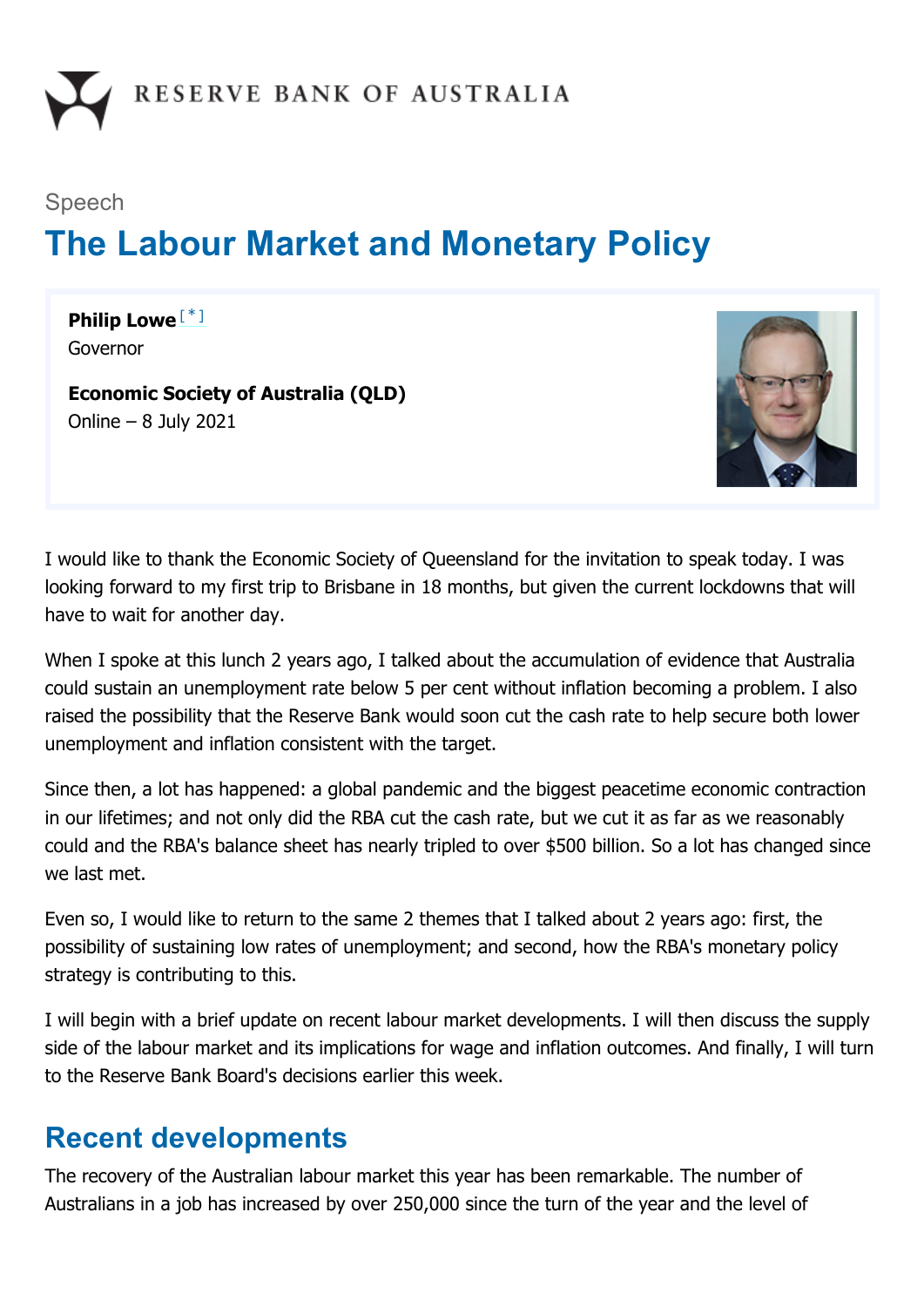employment is now 1 per cent above its pre-pandemic level. The unemployment rate has also fallen sharply, and is now around the same rate as it was just before the pandemic (Graph 1).



This sharp decline in unemployment has come as a welcome surprise. Back in February, we expected the unemployment rate to now be around 6½ per cent and not reach the low 5s until the second half of 2023. Yet, here we are now. Labour force participation is near its record high, underemployment is the lowest it has been in nearly a decade and job vacancies are at a record high level. These outcomes point to the resilience of the Australian economy and the effectiveness of the health and economic policy response.

One source of uncertainty for the near term is the recent outbreaks of the virus and the lockdowns. We are watching developments carefully, but it is important to remember that Australia's experience has been that, once an outbreak is contained and restrictions are lifted, the economy and jobs bounce back quickly.

It is noteworthy that the positive surprises on jobs have not been matched with equivalent surprises on wages and prices. The Wage Price Index (WPI) increased by just 1½ per cent over the past year and recent outcomes have been broadly in line with our earlier expectations (Graph 2). The same is true for inflation.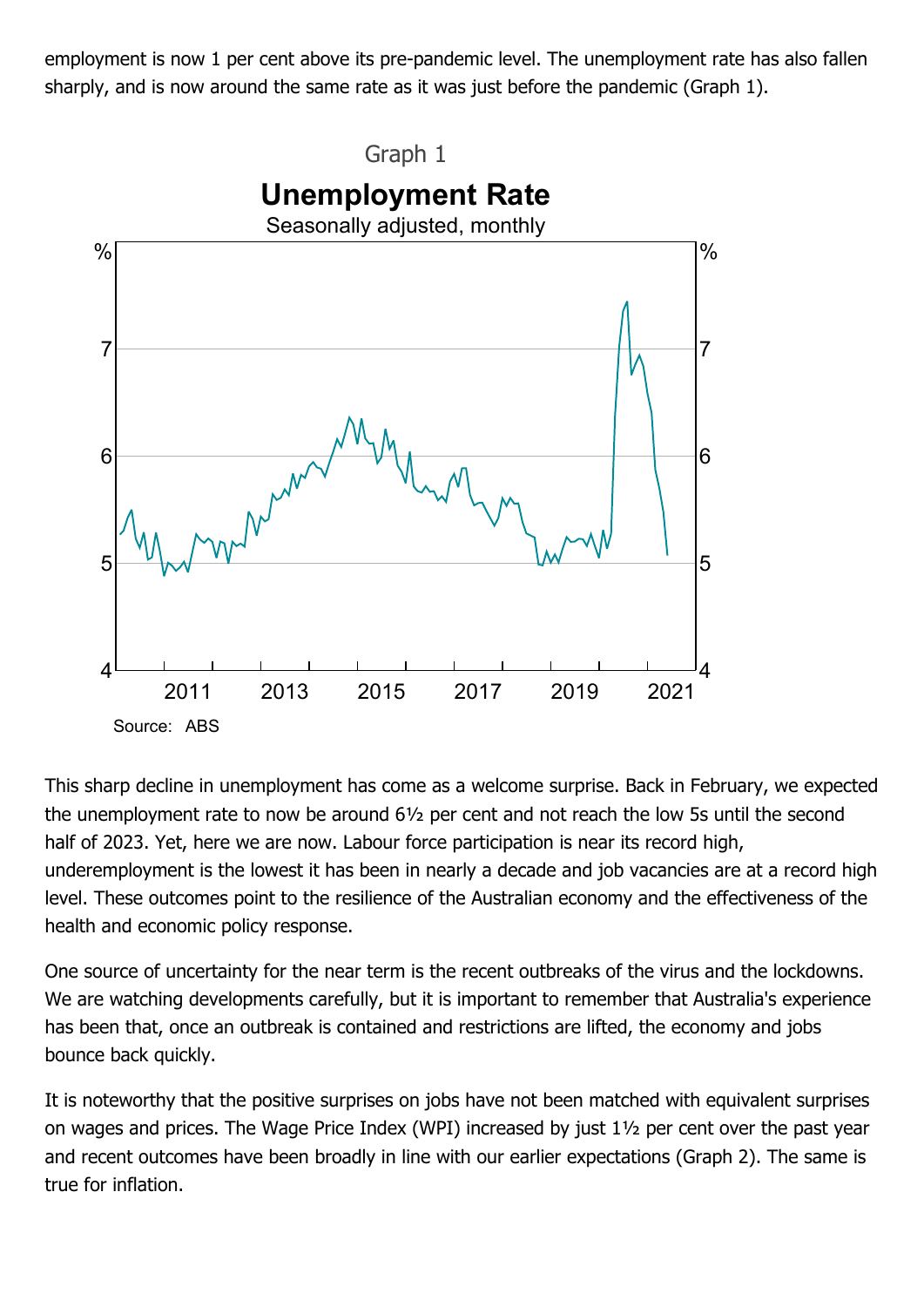

This combination of surprisingly positive employment growth and subdued wages growth had become a familiar pattern before the pandemic. This is evident in the next couple of graphs. The first shows the RBA's successive forecasts for growth in the WPI from 2014 (Graph 3). The picture is very clear: wages growth was persistently lower than forecast. The next graph is similar, but shows successive forecasts for the level of employment (Graph 4). The picture here is not quite as clear, but employment growth has mostly been in line with, or exceeded, expectations, with the obvious exception of last year.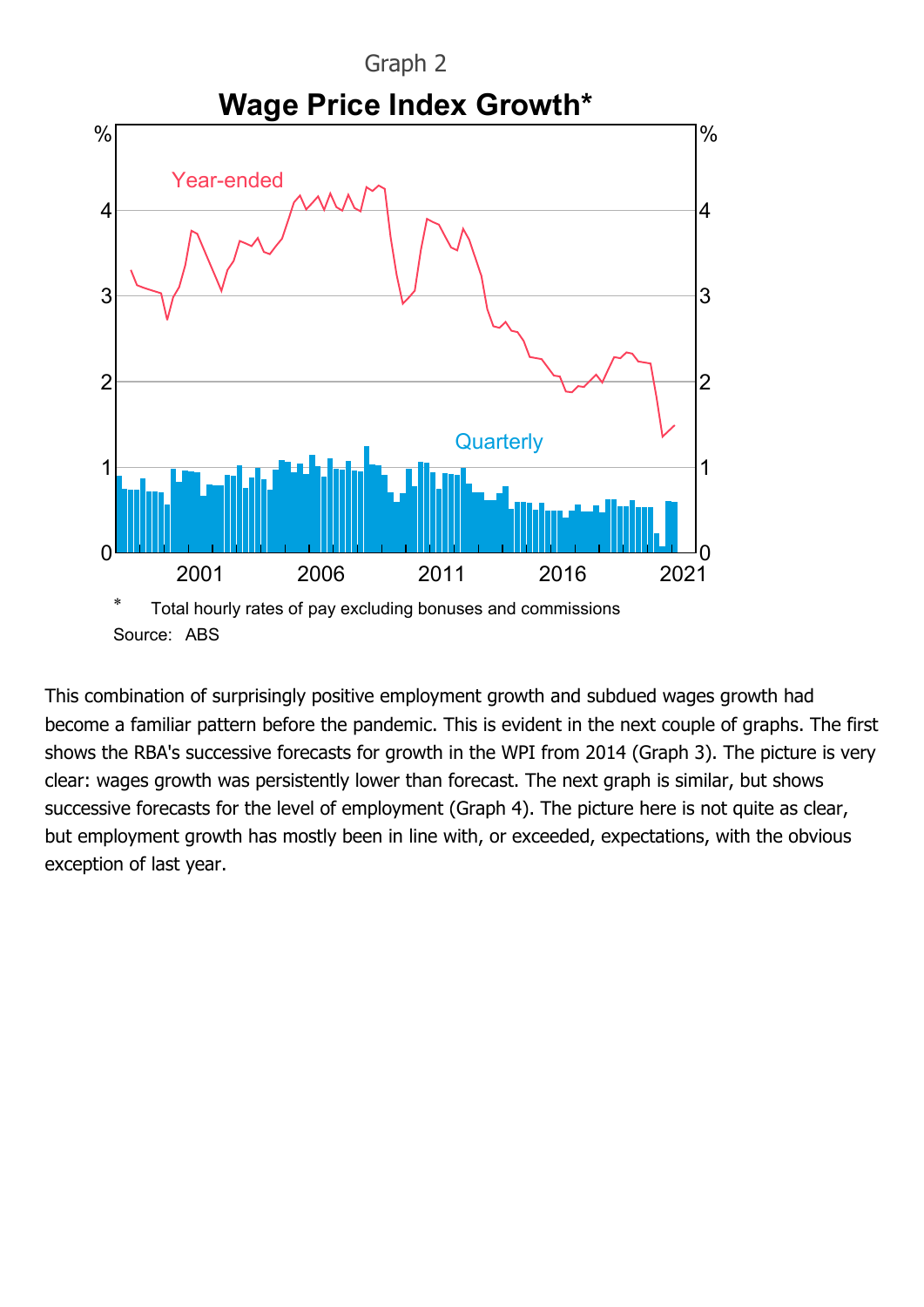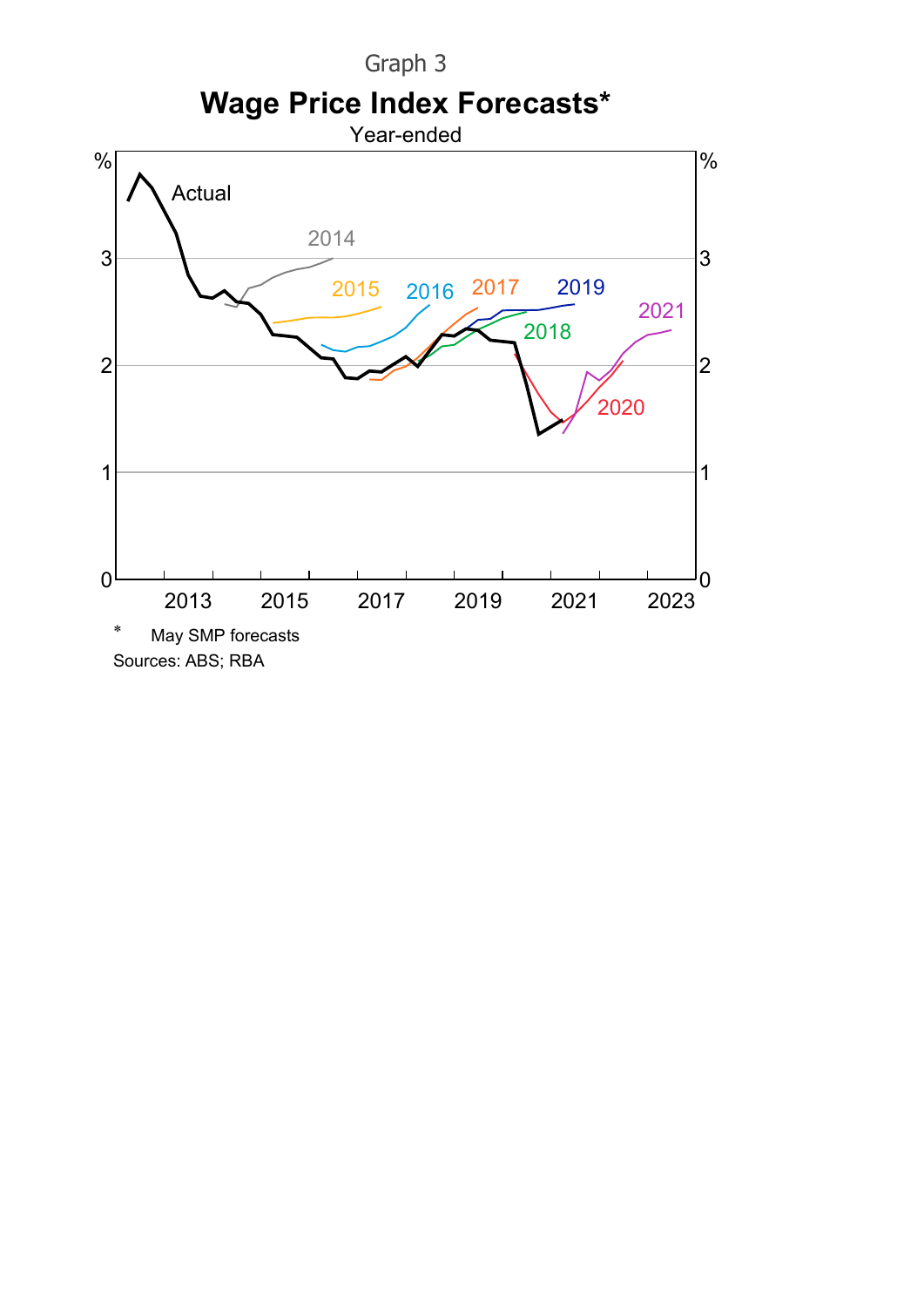

As you would expect, we have been seeking to understand this experience and its implications for our policy settings.

One straightforward explanation is that the low wage growth encouraged firms to substitute labour for capital, with the result being that employment grew quickly. The more important part of the story, though, is that the strong growth in labour demand was closely matched by a strong increase in labour supply. With both demand and supply rising, there was little need for the price – that is wages – to move.

# **The supply side**

There are 3 elements of the supply story that I would like to touch on:

- the rise in labour force participation
- the ability of firms to tap into overseas labour markets when workers are in short supply in Australia
- the trend rise in underemployment.

#### **Labour force participation**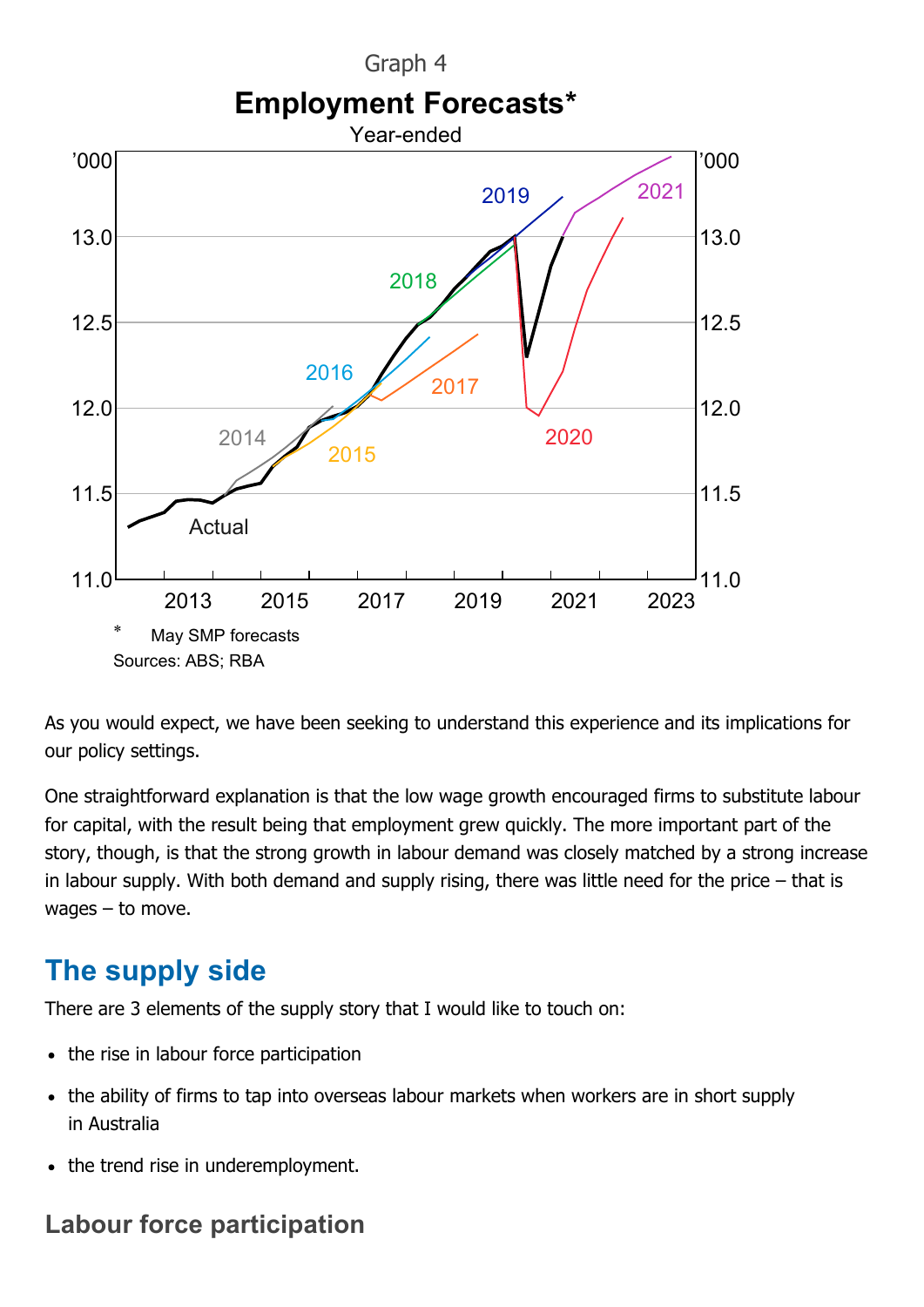Labour force participation has been trending up since the middle of the previous decade and is currently around its record high (Graph 5). This upward trend was unexpected, coming after a decade of broadly sideways movement and the ageing of the population. The increase has been particularly large for women. There has also been a rise in participation by Australians older than 55 (Graph 6).

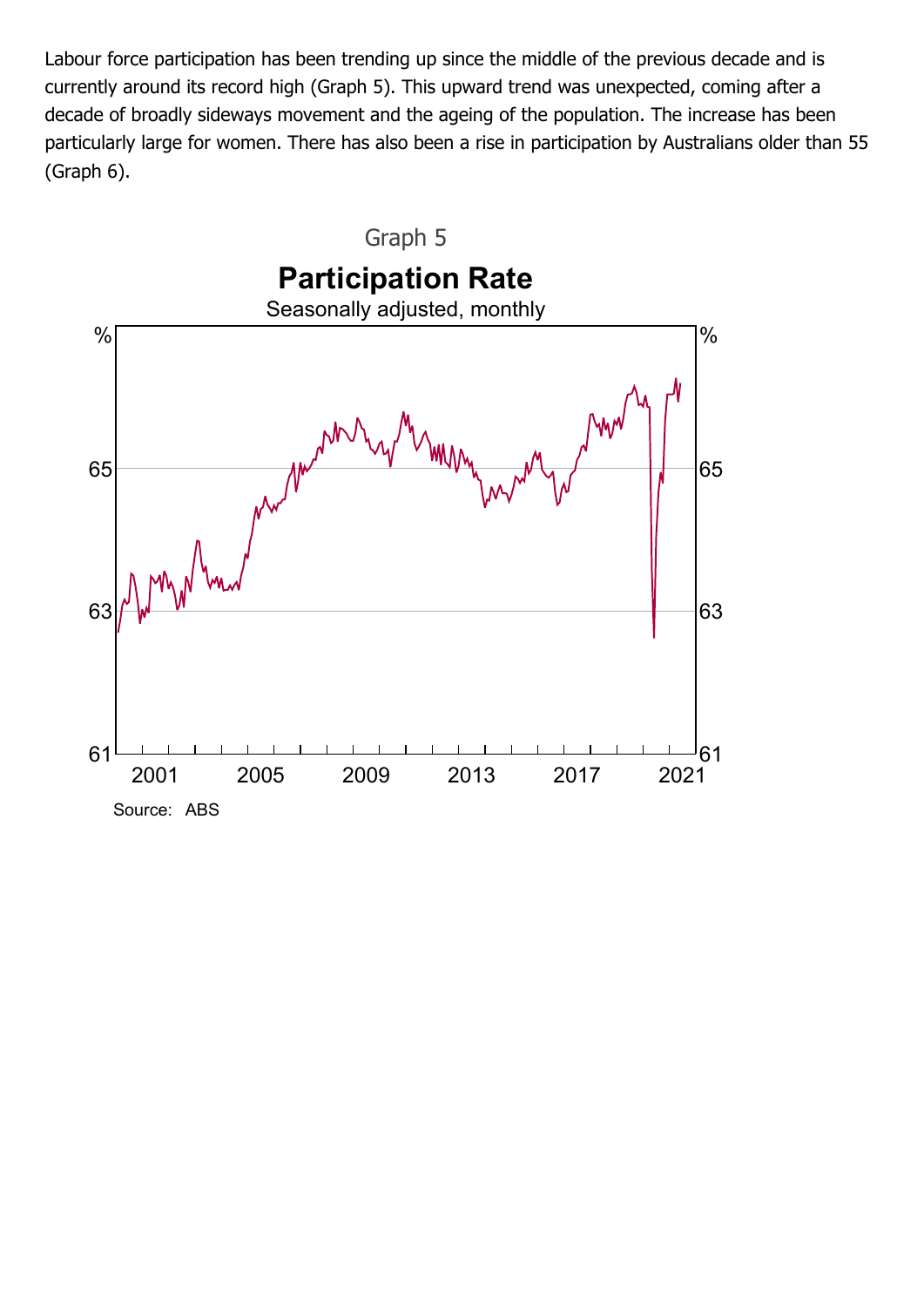

This recent trend reflects a mix of factors, including: the wider availability of flexible and part-time work; changes to child care arrangements; improved health outcomes for older Australians; and changes in the pension age. It is possible that higher debt levels and the decline in asset values during the financial crisis have also played a role.

The most important of these factors is the increased availability of flexible and part-time work, with one in 3 workers now working part time. As hours of work have become more flexible, it has become easier for people with caring responsibilities and older Australians to participate in the paid workforce.

This change has coincided with another shift in the economy – that is, an increase in demand for health services and social assistance, which has led to very strong growth in jobs in these areas. Many of these jobs are able to be performed by people who are seeking part-time and flexible work. So there has been a broadly parallel increase in labour demand and labour supply, and this has lessened the upward pressure on wages.

#### **Drawing on overseas labour markets**

The second supply side factor is the ability that firms have had to draw on overseas workers when skills or workers were in short supply in Australia. In some cases, firms hired workers from overseas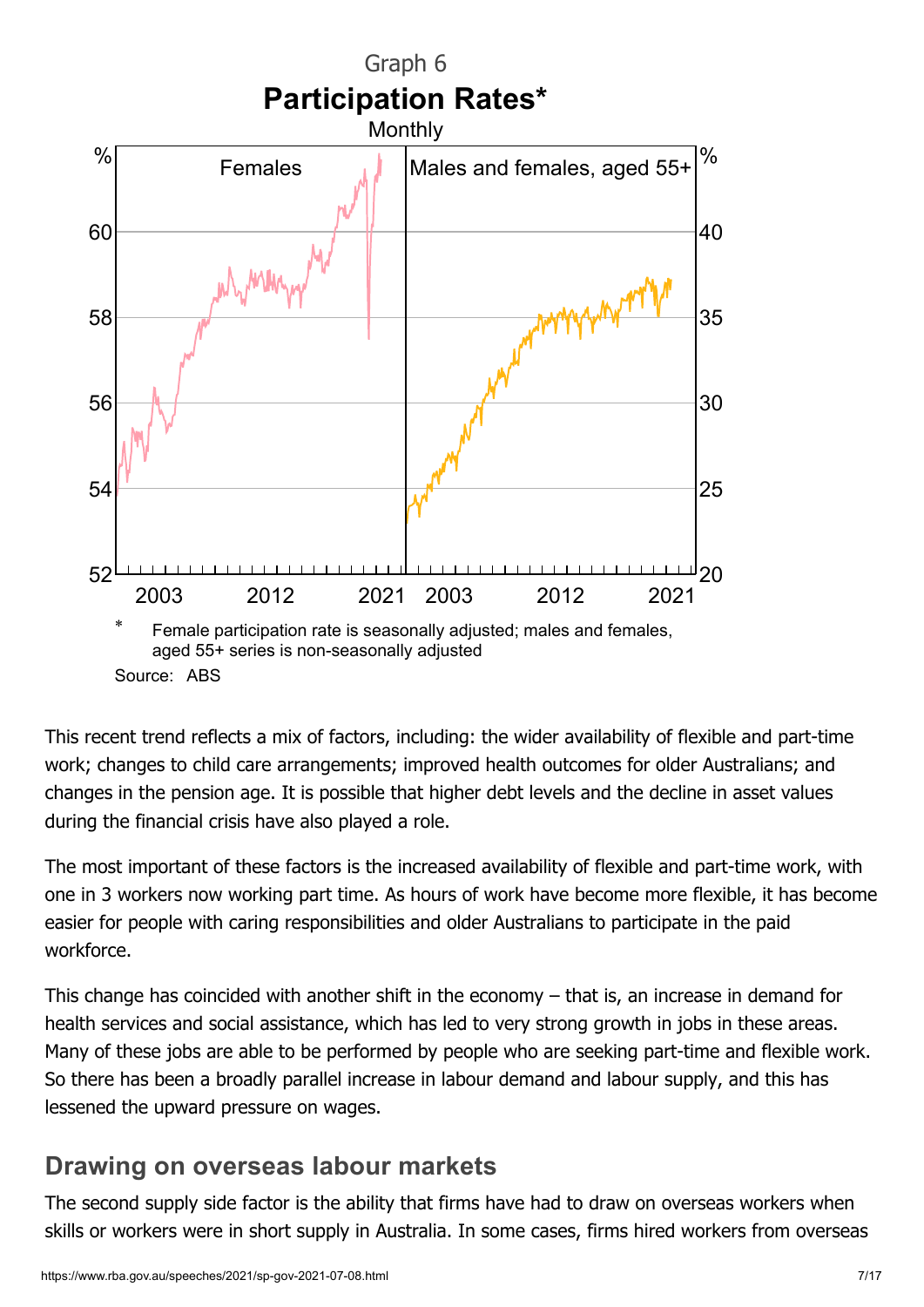directly to fill specific gaps, but in other cases they hired people who were already in Australia for other reasons, including to study and on working holidays.

It is useful to distinguish the effects of this ability to draw on overseas labour markets from the impact of immigration more broadly. Immigration adds to both the supply of, and demand for, labour: when immigrants work they supply labour and their consumption of goods and services adds to the demand for labour. The precise balance between this extra labour supply and extra labour demand is difficult to determine and depends upon the specific circumstances.

The picture, though, is clearer when firms are hiring workers to overcome bottlenecks and fill specific gaps where workers are in short supply. This hiring dilutes the upward pressure on wages in these hotspots and it is possible that there are spillovers to the rest of the labour market. This hiring can also dilute the incentive for businesses to train workers to do the required job.

On the positive side of the ledger, hiring overseas workers to overcome bottlenecks allows firms to hire the people they need to operate effectively, and to expand and invest. This benefit was clearly evident during the resources boom, and there are a wide range of businesses and industries that have benefited from hiring foreign workers. Without this ability, output in Australia would have been lower.

At the time of the previous census (in 2016), there were around 430,000 people working in Australia on temporary visas. In the food trades, these workers filled around 18 per cent of all jobs; and in the hospitality sector, they filled 13 per cent of jobs (Graph 7). Most of these workers were on either temporary visas for skilled workers or student visas. In contrast, in the farm sector it was more common for workers to be on working holiday visas.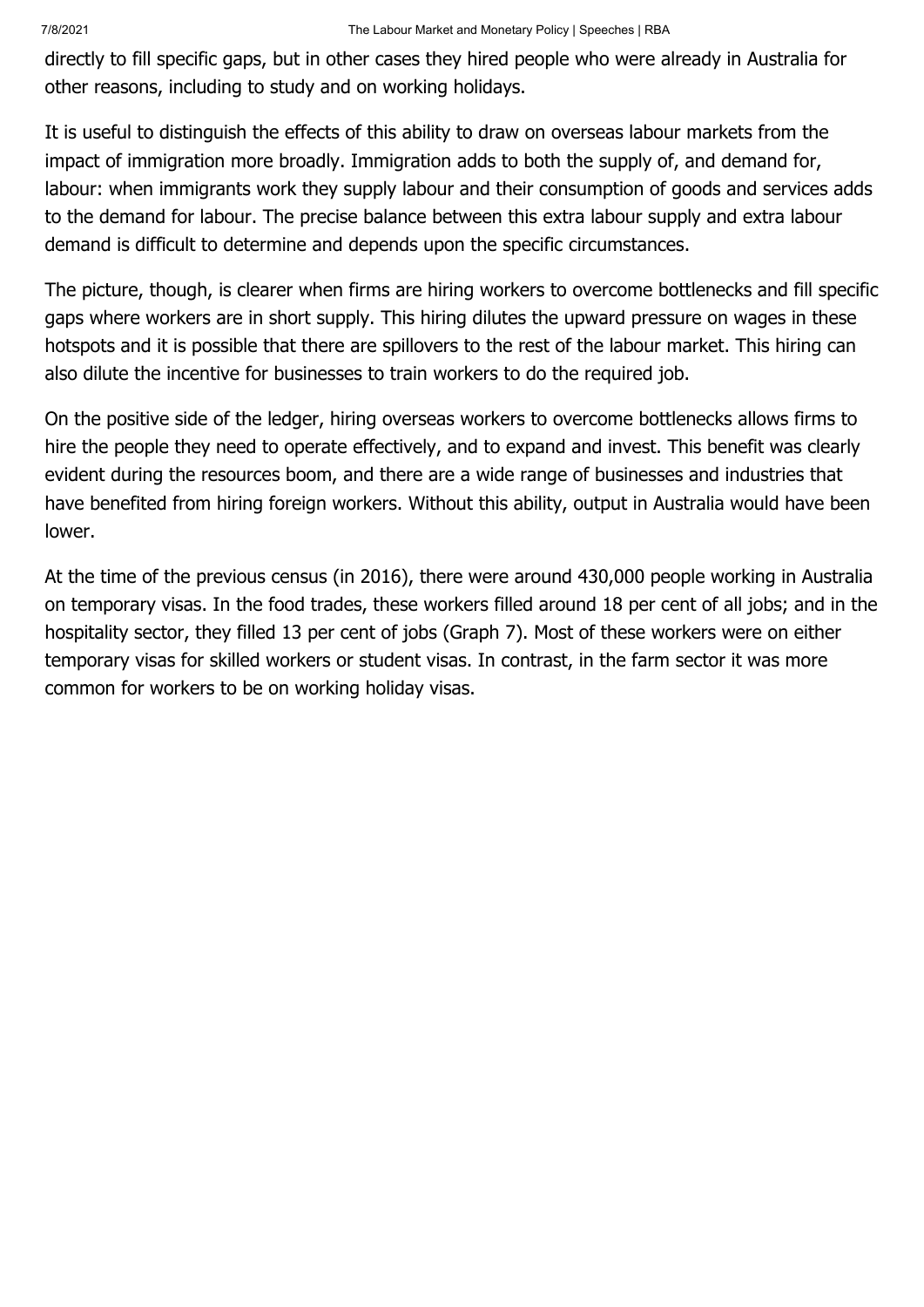

Includes Working Holiday Maker visas, other Temporary visas and Bridging visas Sources: ABS; RBA

In conceptual terms, one can think of this ability to tap into the global labour market for workers that are in short supply as flattening the supply curve for these workers. A flat supply curve means that a shift in demand has only a small effect on prices, or in this case wages. In my view, this is one of the factors that has contributed to wages being less sensitive to shifts in demand than was once the case.

#### **Underemployment**

The third element of the labour supply story is underemployment.

When somebody is underemployed they are, by definition, willing to supply more labour, generally at the prevailing wage. This means that when demand is strong, businesses are able to call on underemployed workers to supply more hours without much upward pressure on wages. And then, when demand is soft, hours can be scaled back.

Underemployment has become a much more prominent feature of the Australian labour market over the past couple of decades. Today, over 7 per cent of the labour force report that they are underemployed – more than double the rate in the 1980s (Graph 8). Most of these people work part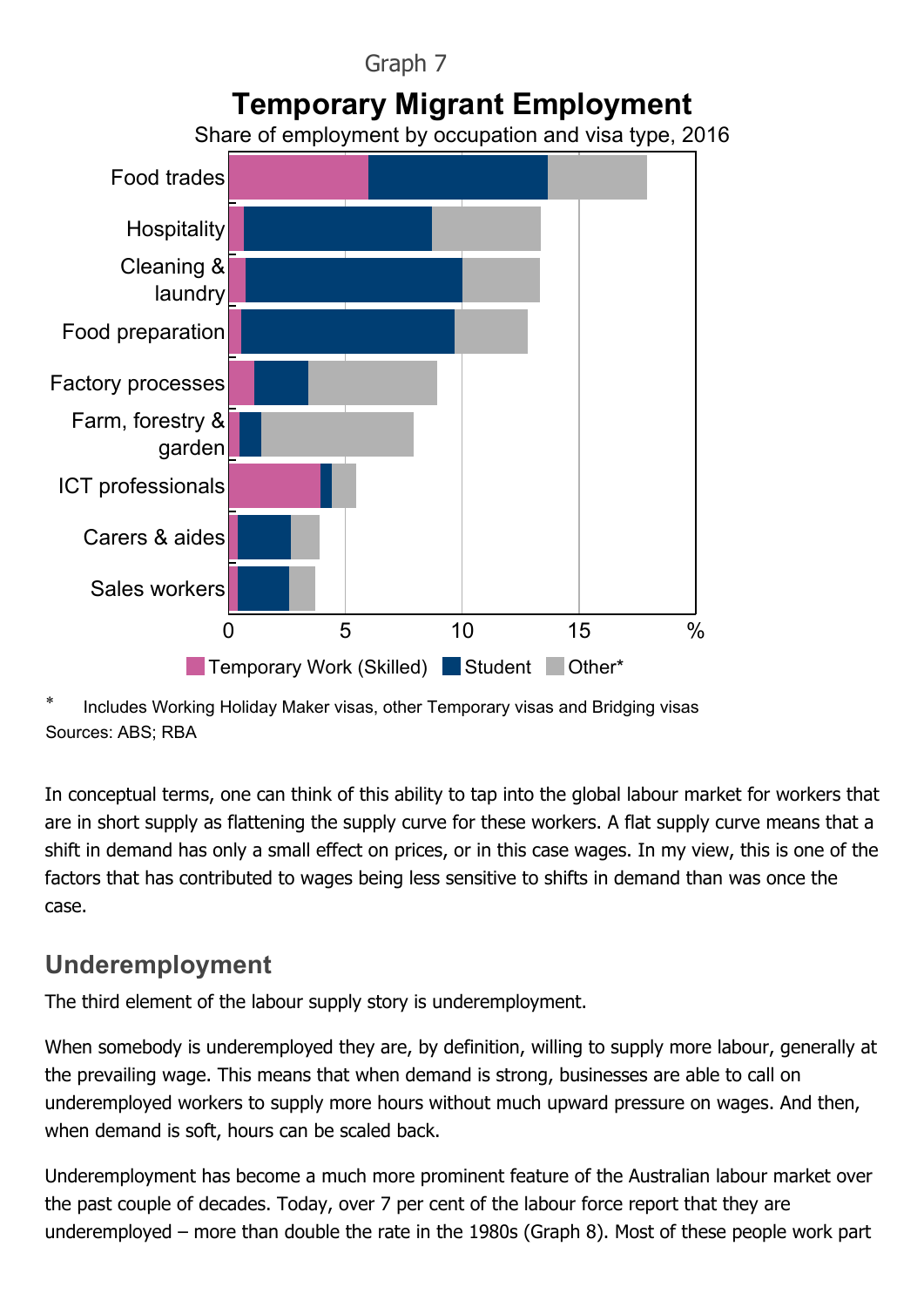time and, on average, are looking for an extra 14 hours per week. In aggregate, these extra hours amount to around 3 per cent of total hours available to be worked in the economy.



The rate of underemployment varies significantly across industries and is highly correlated with the share of workers who work part time (Graph 9). For example, the underemployment rate in the accommodation and food services sector is around 20 per cent, while in mining it is less than 1 per cent.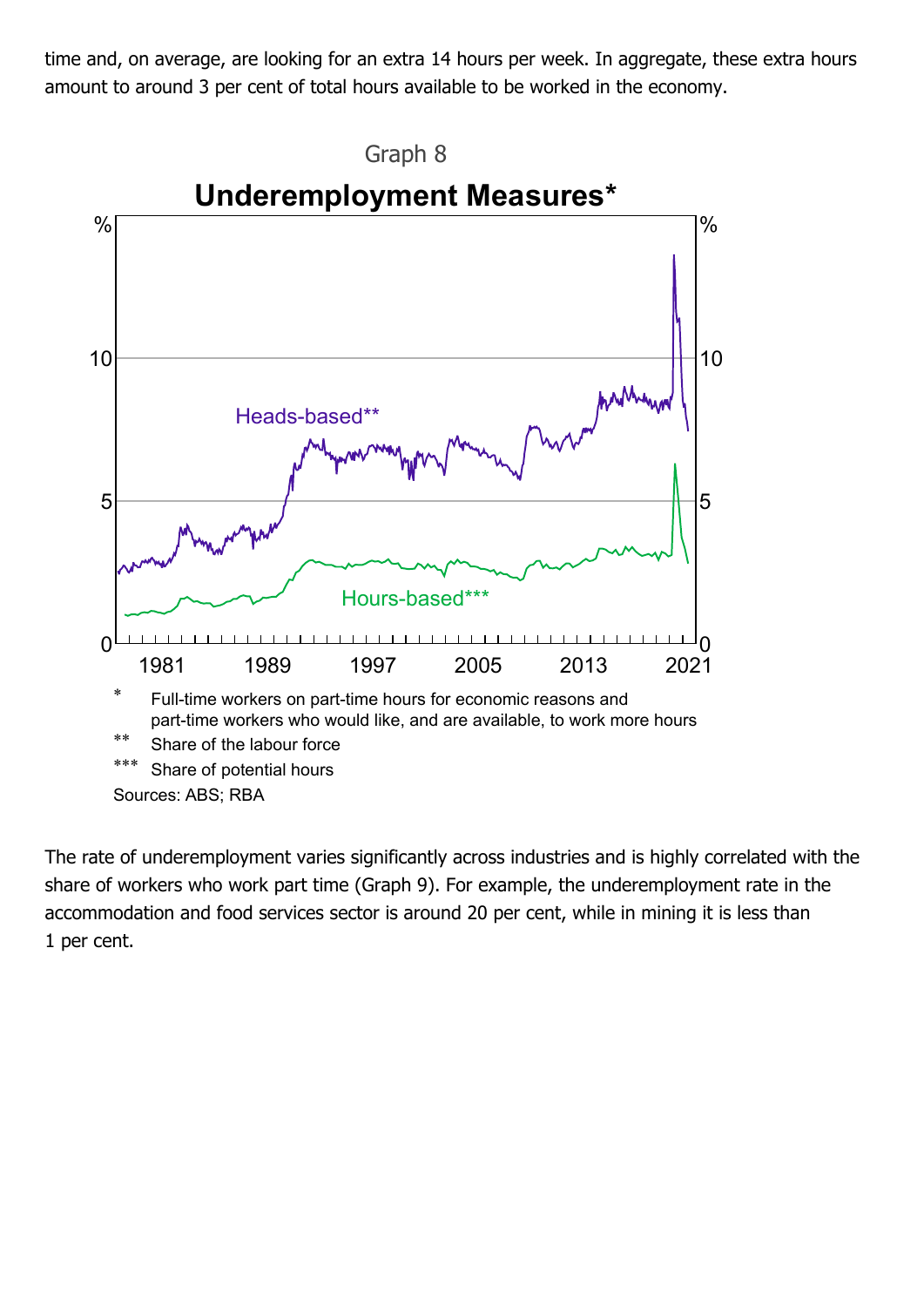

Sources: ABS; RBA

The high rates of underemployment mean that hours of work have become an important margin of adjustment in the Australian labour market. Hours can be scaled up and down when demand changes, rather than the alternative of people being hired and fired. The benefits of this were evident during the pandemic and the financial crisis more than a decade ago. Reflecting this, the RBA has for some time been paying attention to both unemployment and underemployment when assessing the degree of spare capacity in the labour market.

# **Cost control**

Together, these 3 supply side factors help explain the labour market and wage outcomes over recent times. Strong labour demand was met with a strong supply response. The result was that the price of labour did not move much.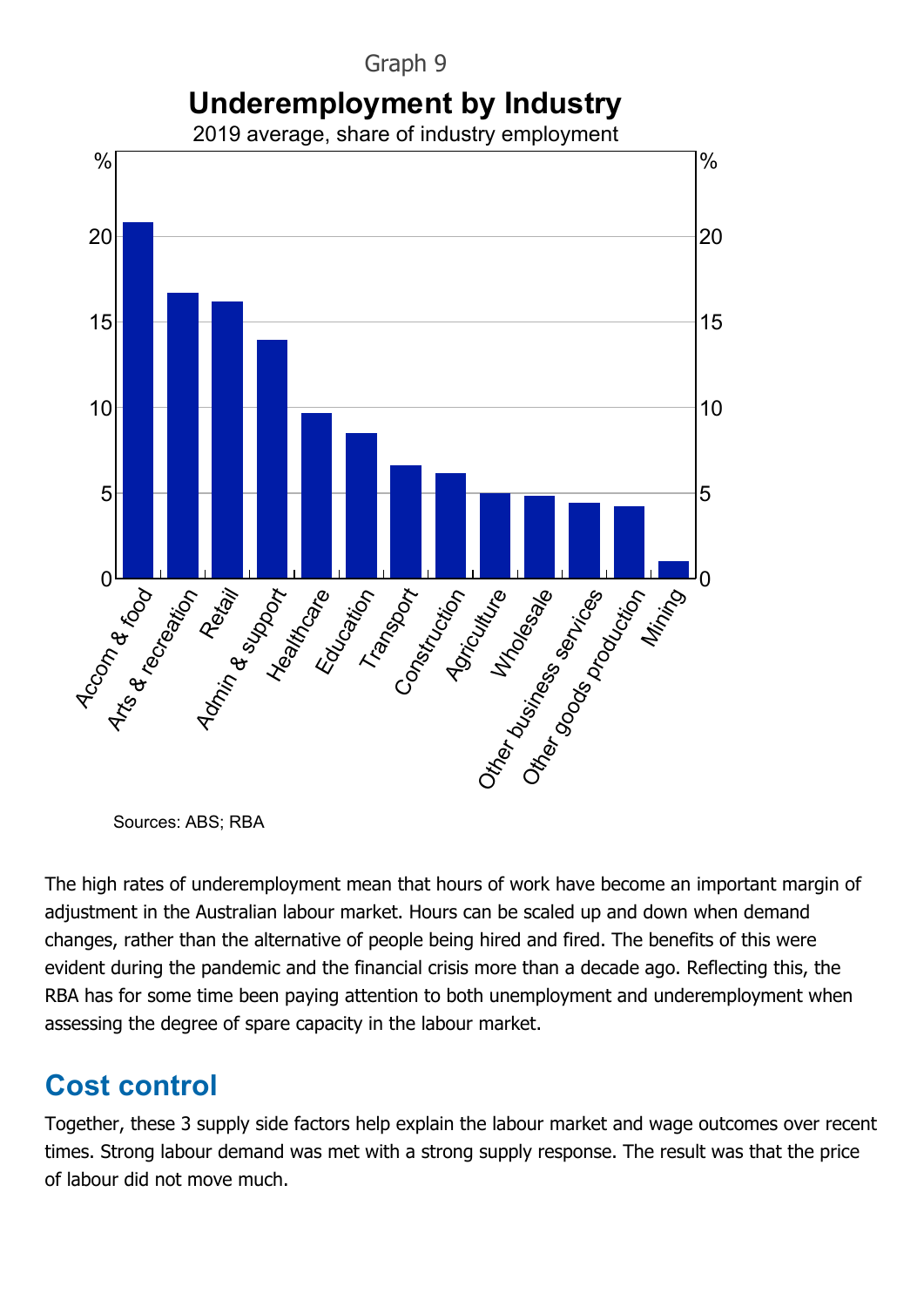<span id="page-11-0"></span>A related factor I have spoken about recently is the laser-like focus on cost control in Australian business over the past decade or so.  $\left[1\right]$  This focus has made firms wary of increasing wages, lest it hurt their competitiveness in an environment where it is difficult to increase prices. Many have instead relied on non-wage alternatives to attract and retain staff. Higher wages have often been seen as a last resort, especially in an environment where the supply side of the labour market is so flexible.

There has also been a shift by some firms towards variable, as opposed to fixed, remuneration. This has the advantage to the business of avoiding a permanent increase in the cost base, but allowing higher remuneration to be paid for a time. This change is evident in the WPI measure including bonuses, which for most of the available history increased at the same rate as the measure excluding bonuses (Graph 10). But in the second half of the previous decade, the measure including bonuses increased at a faster rate as firms competed for workers.



# **The outlook**

So what does this all mean for the future?

The big change on the supply side has been the closure of our international borders. This has contributed to labour shortages in some areas given the strong pick-up in labour demand. In turn,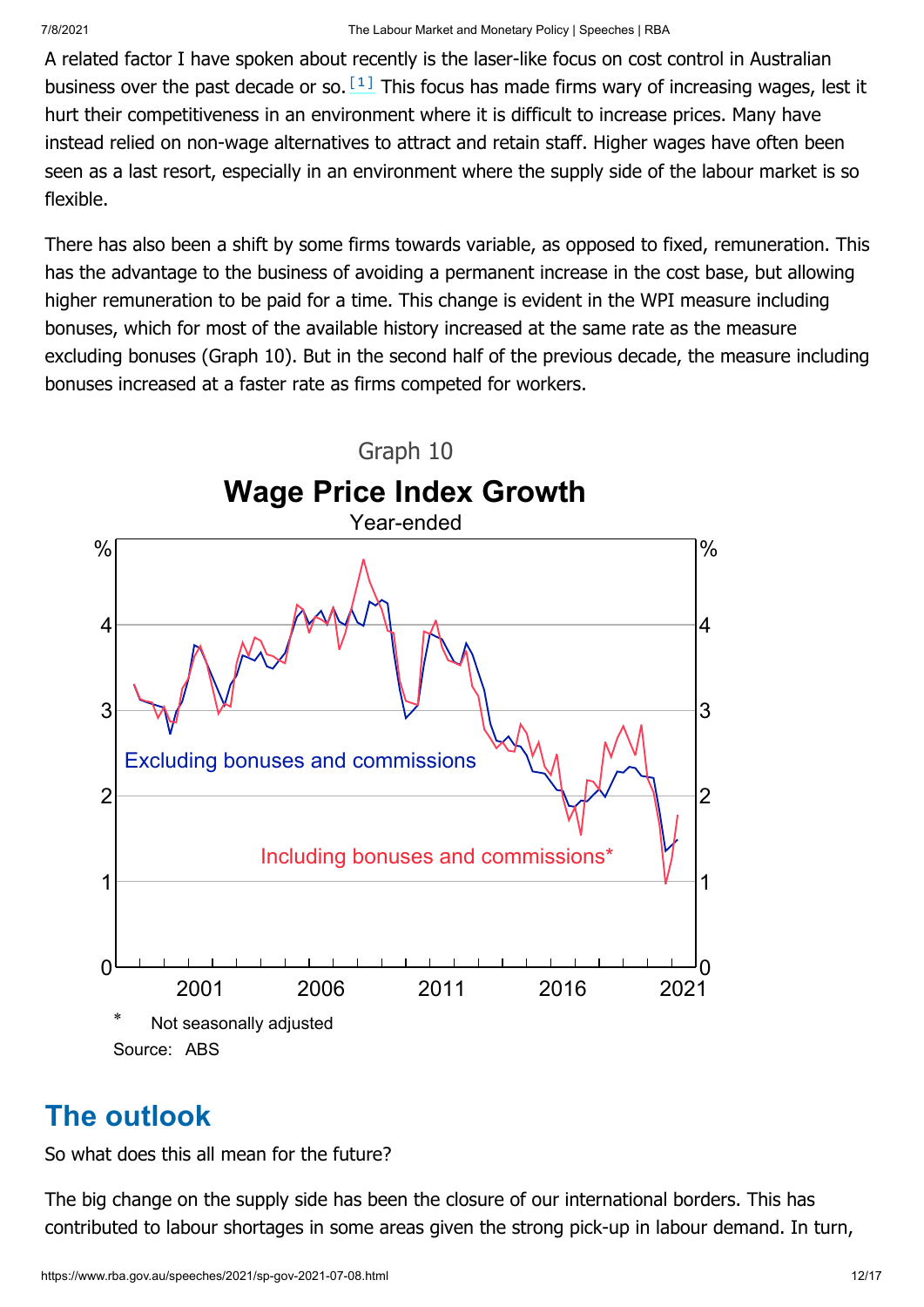some workers have received sizeable wage increases. However, the spillover effects to the broader labour market have been limited to date, and wage increases remain modest for most workers. Most firms retain their strong focus on cost control, with many preferring to wait things out until the borders open, and ration output in the meantime.

The impact of this change on the supply side is evident in the sharp jump in the number of job vacancies, especially in the accommodation and food services sector (Graph 11). Whereas previously some of these vacancies could have been filled by people on visas, this is now more difficult to do. Since March 2020, the number of people in Australia on a visa with the right to work has fallen by over 250,000, which is a significant decline.



Given this experience, an important consideration for the outlook is how long the borders remain closed.

One plausible scenario is that they open gradually over the period ahead, especially for workers with skills that are in short supply. This would relieve some of the current pressure points in the labour market. Alternatively, it is also possible that the borders remain closed for an extended period and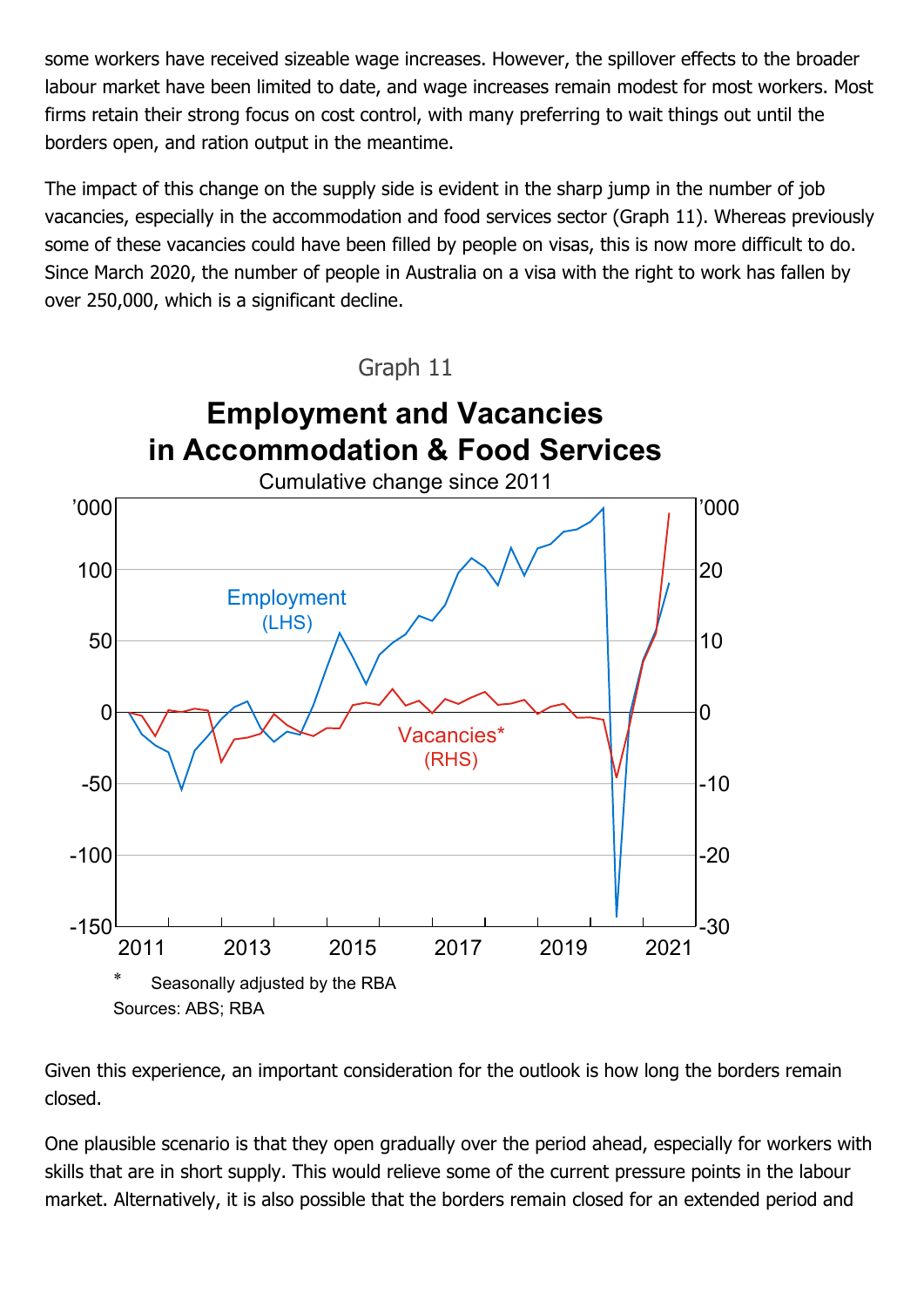that the pressure points build further. If so, aggregate wages growth would pick up more quickly than currently expected, but production and investment would be also be constrained.

In terms of domestic labour force participation, we are expecting further increases, but not a repeat of the large increase since the middle of the previous decade. Increased job opportunities are expected to continue to draw more people into the labour market. In addition, the more flexible work arrangements that are a legacy of the pandemic make it easier for some people to participate in the labour market. The reforms to child care should also help, although the ageing of the population works in the other direction.

With all these moving parts, and the uncertainty about the future strength of labour demand, it is challenging to determine exactly when the spare capacity in the labour market will be absorbed and, hence, when we can expect a sustained lift in wages growth.

While it is hard to be sure, it is likely that the unemployment rate will need to be sustained in the low 4s for the Australian economy to be considered to be operating at full employment. Underemployment will also need to decline further. To achieve this, a further period of strong employment growth will be required.

One consideration here is that the closure of the borders is making it more difficult to match workers with jobs, opening the possibility that more generalised labour shortages occur at a higher rate of unemployment than we would have expected. Another source of uncertainty is the lack of historical experience upon which to draw. In the past 4 decades, the only time that Australia has had an unemployment rate close to 4 per cent was during the peak of the resources boom. So there is some uncertainty about how aggregate wages will respond at lower rates of unemployment.

<span id="page-13-0"></span>Given this lack of historical experience, 2 of my colleagues at the RBA – James Bishop and Emma Greenland – have approached this issue from a different angle.  $[2]$  In particular, they have examined the relationship between the unemployment rate in nearly 300 individual local labour markets across Australia and the average increase in labour income in these markets using data from the Australian Taxation Office. The results are shown in Graph 12. The vertical axis shows how much growth in income in a particular labour market varies from the average and the horizontal axis shows the unemployment rate in each of the local labour markets.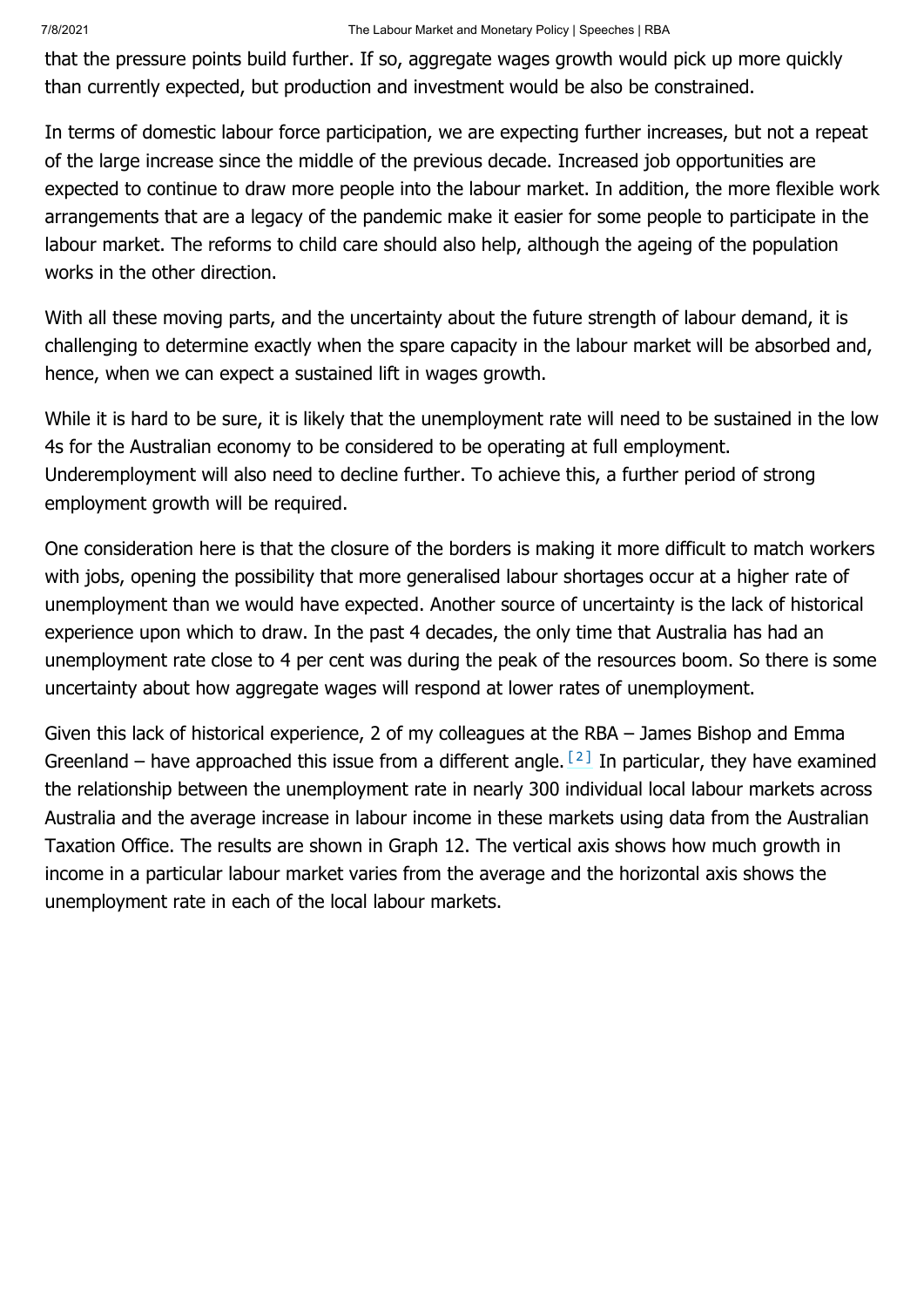#### Graph 12



These results suggest a clear relationship: the lower unemployment is, the higher is relative income growth. This relationship is stronger when the unemployment rate in a local labour market dips below 5 per cent and strongest when unemployment dips below 4 per cent.

While these results are subject to a range of qualifications, they suggest a couple of conclusions. First, tighter labour markets do generate stronger wage increases – the laws of supply and demand still work. And second, the relationship seems to be stronger at unemployment rates below 5 per cent.

These are important conclusions from a policy perspective, especially given the RBA's strategy is to get the unemployment rate down so that wages growth picks up and inflation returns in a sustainable way to the target range.

# **Monetary policy**

This brings me to our monetary policy decisions earlier this week. At our meeting on Tuesday, the Reserve Bank Board agreed to:

• retain the April 2024 bond as the bond for the yield target and retain the target of 10 basis points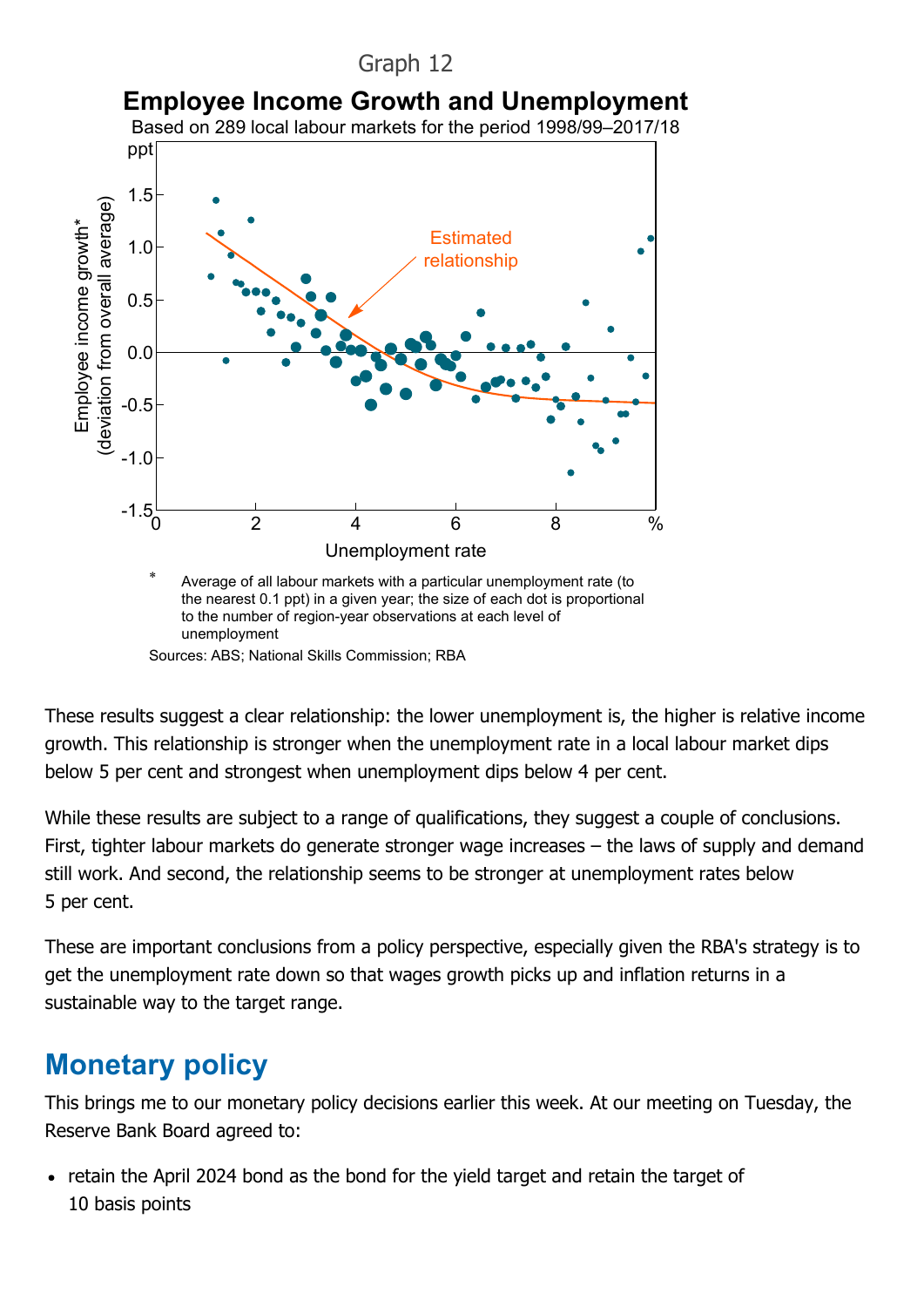- continue purchasing government bonds after the completion of the current bond purchase program in early September. We will purchase \$4 billion a week until at least mid November
- maintain the cash rate target at 10 basis points and the interest rate on Exchange Settlement balances of zero per cent.

These measures will provide the continuing monetary support that the economy needs as it transitions from the recovery phase to the expansion phase. They will help lower unemployment and underemployment further and, in time, see inflation return to the 2 to 3 per cent target range. The Board is committed to achieving the goals of full employment and inflation consistent with target.

The bond purchase program is helping us to make progress towards those goals. We decided to continue purchasing bonds because we are still some way from reaching those goals. However, at the same time we are responding to the stronger-than-expected economic recovery and the improved outlook by adjusting the amount purchased each week. This is consistent with the framework that we previously set out. Under that framework, bond purchases are reviewed in terms of: their effectiveness; the decisions of other central banks; and, most importantly, the progress towards our goals for inflation and employment.

We are seeking to provide as much guidance about future bond purchases as we reasonably can in an uncertain world, while retaining the flexibility to respond in a timely way to changes in the state of the economy and the outlook. So we will be reviewing the size of our bond purchases again at our November meeting.

In terms of interest rates, the condition that the Board has set for an increase in the cash rate is that inflation is sustainably within the 2 to 3 per cent range. It is not enough for inflation to be forecast in this range. We want to see results before we change interest rates. The bond purchases will end prior to any increase in the cash rate.

For inflation to be sustainably in the 2 to 3 per cent range, it is likely that wage growth will need to exceed 3 per cent. That is on the basis that labour productivity continues to increase and that the labour share of national income remains broadly steady. The current rate of wage growth is materially less than 3 per cent. Partly for the reasons I have discussed, we still expect the lift in aggregate wages growth will be gradual. We also expect that it will take until 2024 for inflation to be sustainably within the 2 to 3 per cent target range.

I would like to close by reiterating the 2 points I made earlier in the week.

The first is that the condition for an increase in the cash rate depends upon the data, not the date; it is based on inflation outcomes, not the calendar.

The second is that the step-down in the RBA's bond purchases from \$5 billion to \$4 billion a week does not represent a withdrawal of support by the RBA. The evidence is that central bank bond purchases have their impact through the total stock of bonds purchased, not the flow of those purchases. By mid November, our cumulative purchases under the bond purchase program will have amounted to \$237 billion. We will hold a little more than 30 per cent of Australian government bonds